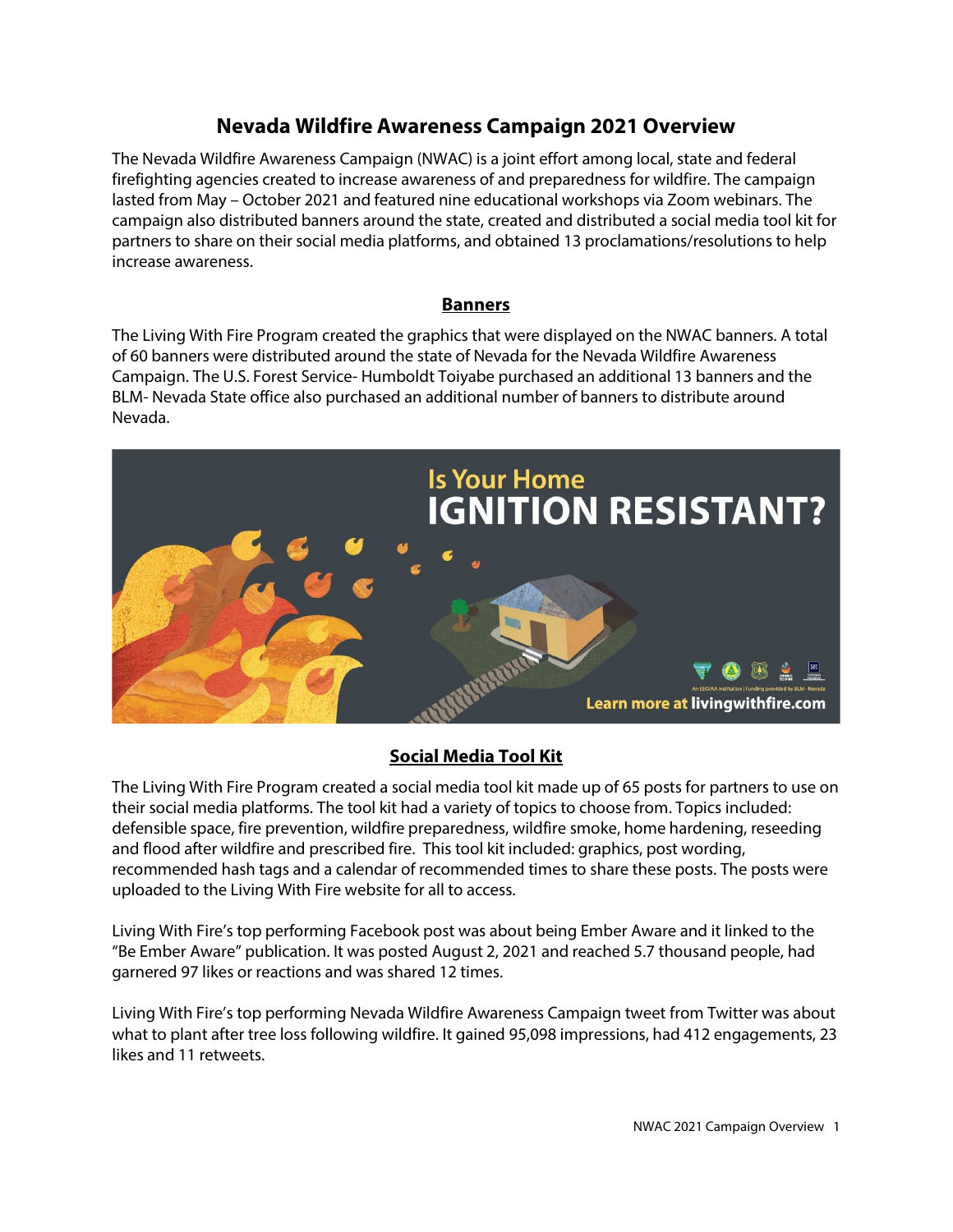Living With Fire Program (LWF) LIVING @Nevadal WF

Dead trees should be removed, and new ones planted, to reduce the risk of wildfire. Learn more about what trees to plant at bit.ly/PlantingAfterT...

#LivingWithFire #UNRExtension #AfterTheFire



### **Living With Fire Virtual Series**

From April – October 2021 the Living With Fire Program hosted a nine-part webinar series, *The Living With Fire Virtual Series.* This series helped folks to learn more about wildland fire issues and how to reduce the wildfire risk. A total of 374 people attended the series. 48% (182) of attendees were from Nevada and 20% were from the Lake Tahoe Basin. Interestingly enough, LWF reached areas that we have not reached in years, or have never reached during the Nevada Wildfire Awareness campaign. Those area include: Clark, Elko, Eureka, Humboldt, Lyon, Pershing and Storey County residents. *For attendee specifics, please view the tables at the end of this document.* 

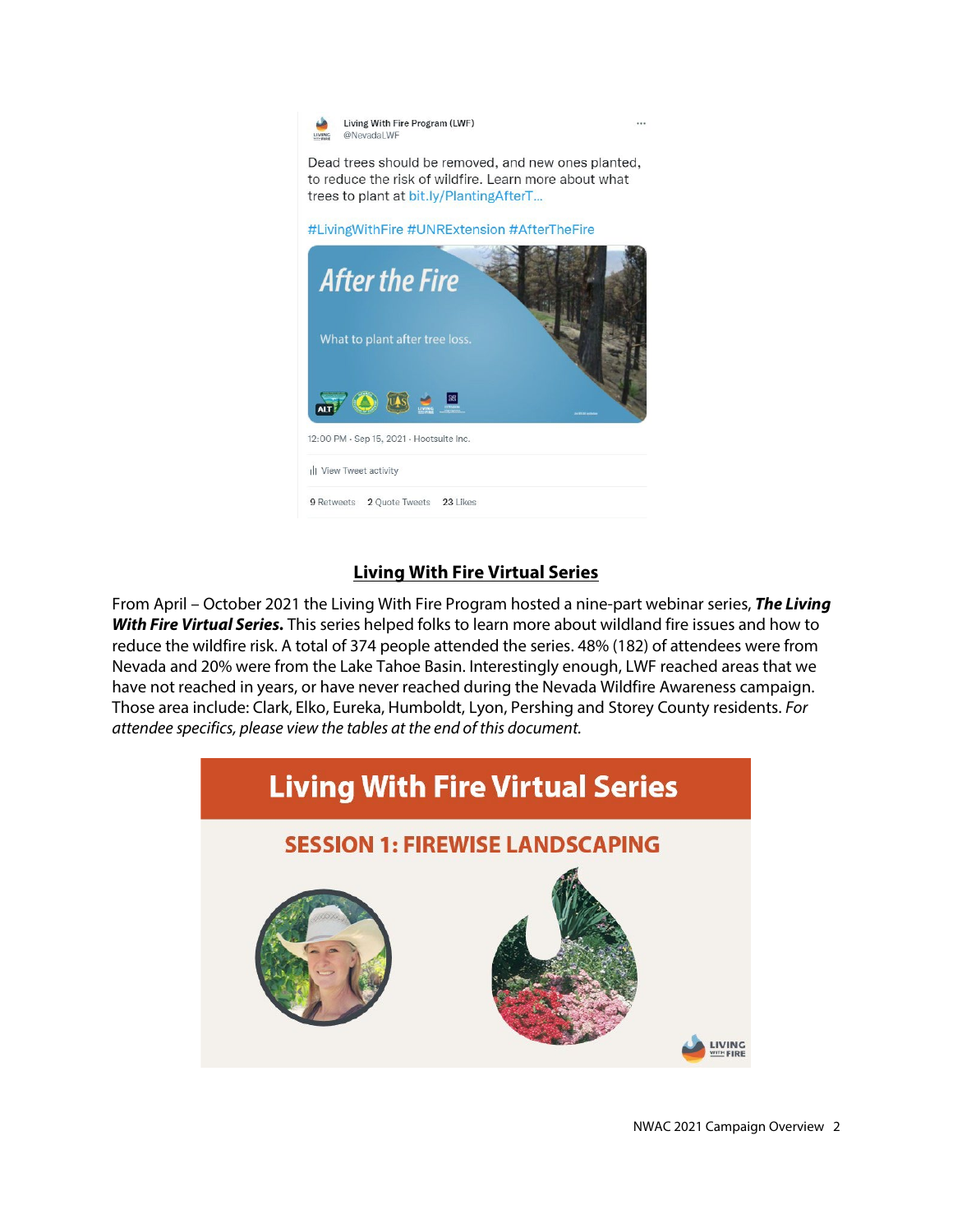### **Topics included:**

### **Session #1 "Firewise Landscaping," April 7, 2021**

Wendy Hanson Mazet, a Certified Arborist, is the Extension plant diagnostician. Her extensive background in horticulture and arboriculture helped to educate attendees about different plant selections around one's home to improve defensible space.

### **Session #2 "Wildfire Evacuation Preparedness," May 13, 2021**

Carson City Fire Department's Deputy Emergency Manager, Jason Danen, spoke about emergency notification systems such as Code Red and other forms of communication to the public during a wildfire.

Skyland Fire Adapted Communities' leader and Douglas County CERT member, Ann Grant, discussed items to prep for an evacuation go bag and a stay box.

Living With Fire Program Manager, Jamie Roice-Gomes, reviewed the Living With Fire Program website features to aid with evacuation preparation.

### **Session #3 "Perspectives of a Wildland Fire Investigator," May 18, 2021**

Bureau of Land Management's Fire Mitigation and Education Specialist/Fire Trespass Coordinator, Bradley Milam, spoke about wildland fire investigation, and the U.S. Forest Service - Humboldt-Toiyabe's Forest Fire Prevention Officer, Jennifer Diamond, gave some wildland fire prevention tips.

#### **Session #4 "The Timeline of Climate, Weather and Fire," June 10, 2021**

Dr. Tim Brown, research professor, climatology and director of Western Regional Climate Center, discussed how weather and climate influence fire in Nevada.

### **Session #5 "Protect, Prevent and Prepare with NV Energy," June 24, 2021**

NV Energy's Natural Disaster Protection Plan Program Execution Office Director, Danyale Howard, and Director of Electric Delivery Operations, Zeina Randall, P.E. spoke about how NV Energy is working with customers and partners using innovative strategies to reduce the risk of wildfire to Nevadans.

#### **Session #6, "Wildfire Smoke and Health," July 8, 2021**

Chris Smallcomb, National Weather Service – Reno office meteorologist and public information officer, discussed smoke forecasting and models utilized to predict smoke.

Brendan Schnieder, air quality specialist with the Washoe County Health District's Air Quality Management Division, reviewed wildfire smoke and health impacts.

#### **Session #7 "Home Hardening Q&A," August 12, 2021**

Dr. Steve Quarles, University of California Cooperative Extension Advisor Emeritus and the retired Chief Scientist for Wildfire and Durability, Insurance Institute for Business & Home Safety Research Center. The Q&A session was focused on home hardening, or building or retrofitting homes to withstand wildfire.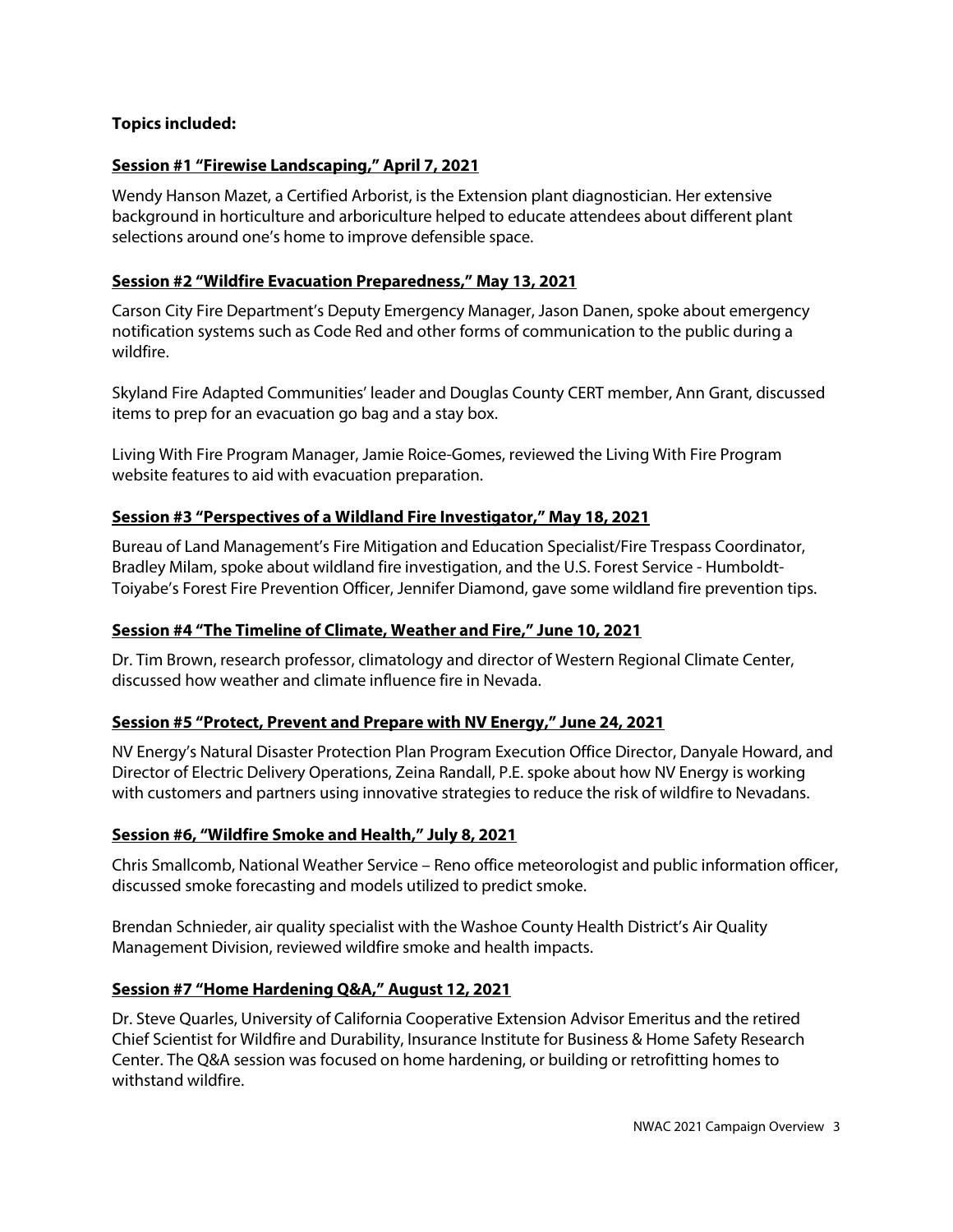### **Session #8 "Reseeding and Flood After Wildfire" September 9, 2021**

Anna Higgins, forester with the Nevada Division of Forestry (NDF), and Mark Freese, ecologist with the Nevada Department of Wildlife (NDOW), talked about the reseeding efforts of their agencies and Danae Olson, project manager, and Elise Jarrett, water resources planner with the U.S. Army Corps of Engineers, talked about preparing for potential flood after wildfire.

### **Session #9 "Prescribed Fire in Tahoe and Nevada"**

Keegan Schafer, fuels management officer with Tahoe Douglas Fire Protection District, and Duncan Leao, forest fuels and vegetation program manager from the U.S. Forest Service – Humboldt-Toiyabe National Forest, talked about prescribed fire and projects in the Lake Tahoe Basin and Nevada.

### **Proclamations**

With the help of local, state and federal firefighting agencies, we obtained 12 proclamations and 1 resolution from the local and state governing bodies listed below:

> **Nevada State Governor Carson City Supervisors Clark County Commissioners Douglas County Commissioners Esmeralda County Commissioners Eureka County Commissioners Humboldt County Commissioners Lander County Commissioners Nye County Commissioners Pershing County Commissioners Storey County Commissioners Washoe County Commissioners White Pine County Commissioners**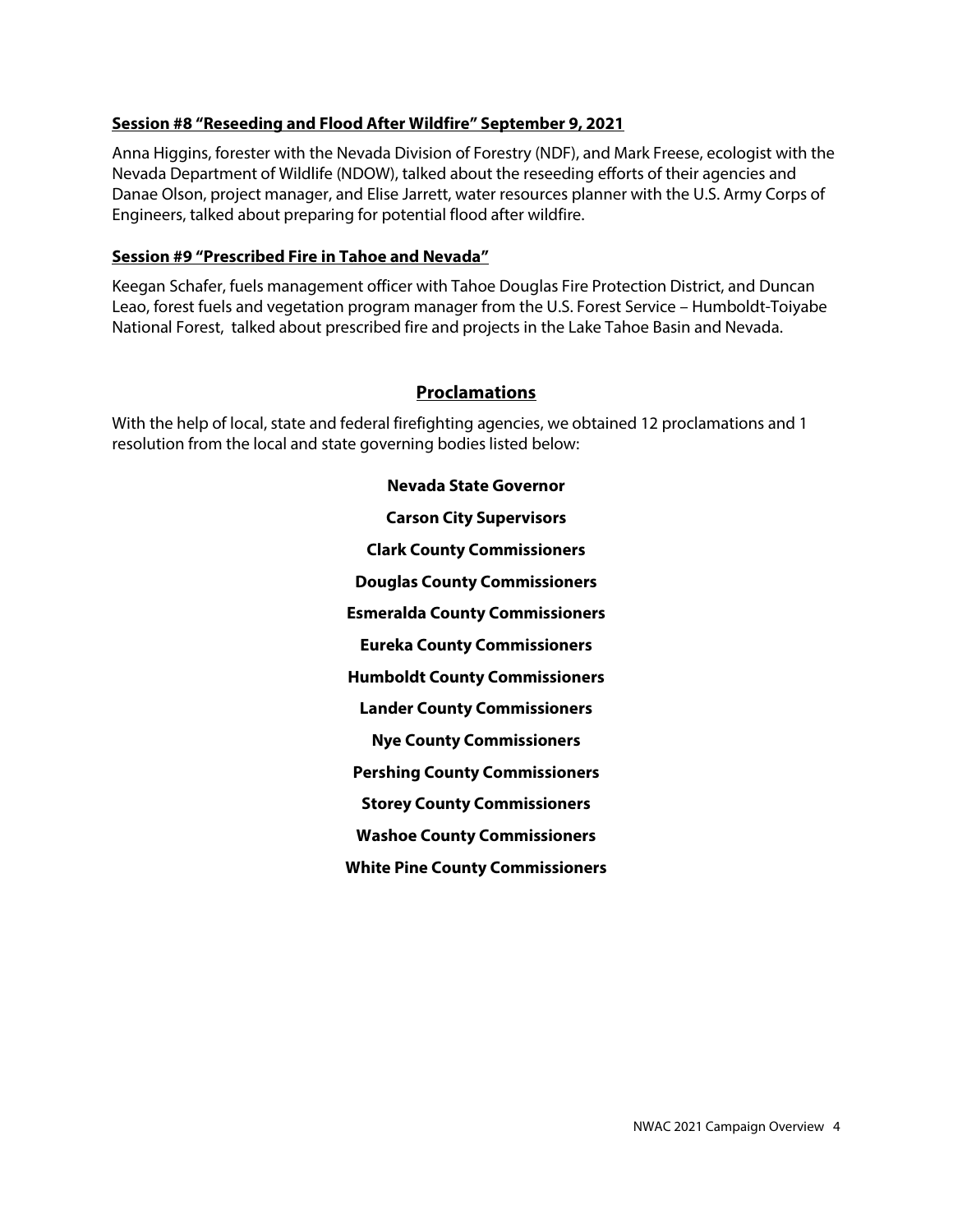

Carson City Fire Department's Chief Slamon and Rodd Rummel and Living With Fire's Megan Kay accept a proclamation from the Carson City Supervisors.

### **Marketing Results**

With the assistance of the BLM – Nevada State office and additional support from the Nevada Division of Forestry and U.S. Forest Service, LWF contracted with KUNR to play 224 radio spots advertising for NWAC workshops, wildfire preparedness, and the LWF podcast from May – October.

Also with the assistance of the BLM- Nevada State office and additional support from the Nevada Division of Forestry and U.S. Forest Service, LWF contracted with the news websites This Is Reno and Nevada State News to promote NWAC.

These online news networks promoted NWAC on Facebook, Instagram, Twitter, their newsletters, and as banner ads on their websites.

LinkedIn posts reached 936 people, Twitter posts reached 6,619 people and Facebook posts reached 35,315 people. The most impressive reach was from the website banner ads and newsletter links. Together, those reached 1,111,629 people and had a total of 590 clicks.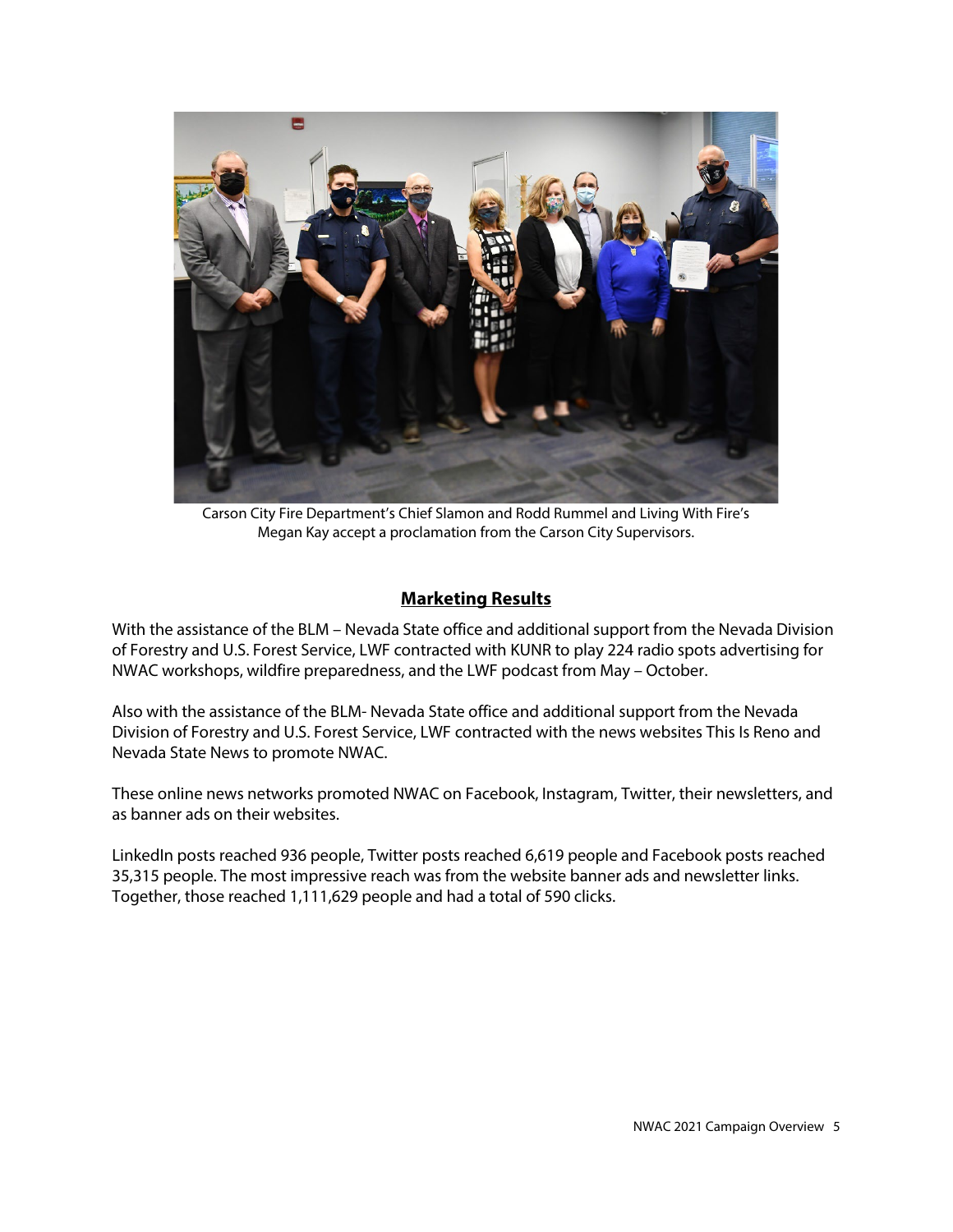# **NWAC 2021 List of Events or Activities by County**

# **Carson City**

| Date(s)                  | <b>Event or Activity</b>                                                                    | Partner(s)                                                  | <b>Direct</b>    | # Direct            | # Indirect          |
|--------------------------|---------------------------------------------------------------------------------------------|-------------------------------------------------------------|------------------|---------------------|---------------------|
|                          |                                                                                             |                                                             | <b>Mail/Dist</b> | <b>Participants</b> | <b>Participants</b> |
| April 30                 | <b>Carson Now NWAC</b><br>Promotion                                                         | Carson Now, UNCE                                            |                  |                     |                     |
| May                      | Message on CCFD<br>station 51 digital<br>sign                                               | <b>Carson City Fire</b><br>Department                       |                  |                     |                     |
| May -<br>October         | Banners displayed<br>in various locations                                                   | <b>BLM, Carson City</b><br>FD, NDF, NV Dept<br>of Education |                  |                     |                     |
| May -<br>October         | NWAC graphics on<br>Casino Fandango<br>Digital Billboard                                    | Ann Grant, Casino<br>Fandango                               |                  |                     |                     |
| May 17-21                | 40-ft Banner Carson<br><b>Street</b>                                                        | Carson City Fire<br>Department                              |                  |                     |                     |
| May 6                    | Carson Board of<br>Supervisors<br>Proclamation                                              | <b>CCFD, UNCE</b>                                           |                  | 15                  |                     |
| June 24                  | Session 5 LWF<br><b>Virtual Series</b><br>"Protect, Prevent &<br>Prepare with NV<br>Energy" | NV Energy, UNCE                                             |                  | $\mathbf{1}$        |                     |
| July 6                   | Session 6 LWF<br><b>Virtual Series</b><br>"Wildfire Smoke and<br>Health"                    | Washoe Co. Air<br>Quality, NWS, UNCE                        |                  | 1                   |                     |
| August 12                | Session 7 LWF<br><b>Virtual Series</b><br>"Home Hardening<br><b>Q&amp;A"</b>                | Dr. Steve Quarles,<br><b>UNCE</b>                           |                  | 4                   |                     |
| September<br>$\mathbf Q$ | Session 8 LWF<br><b>Virtual Series</b><br>"Reseeding and<br>Flood After Wildfire"           | NDF, NDOW, Army<br>Corps of Engineers,<br><b>UNCE</b>       |                  | 5                   |                     |
| October 14               | Session 9 LWF<br><b>Virtual Series</b><br>"Prescribed Fire in<br>Tahoe and Nevada"          | <b>Tahoe Douglas</b><br>FPD, USFS, UNCE                     |                  | 2                   |                     |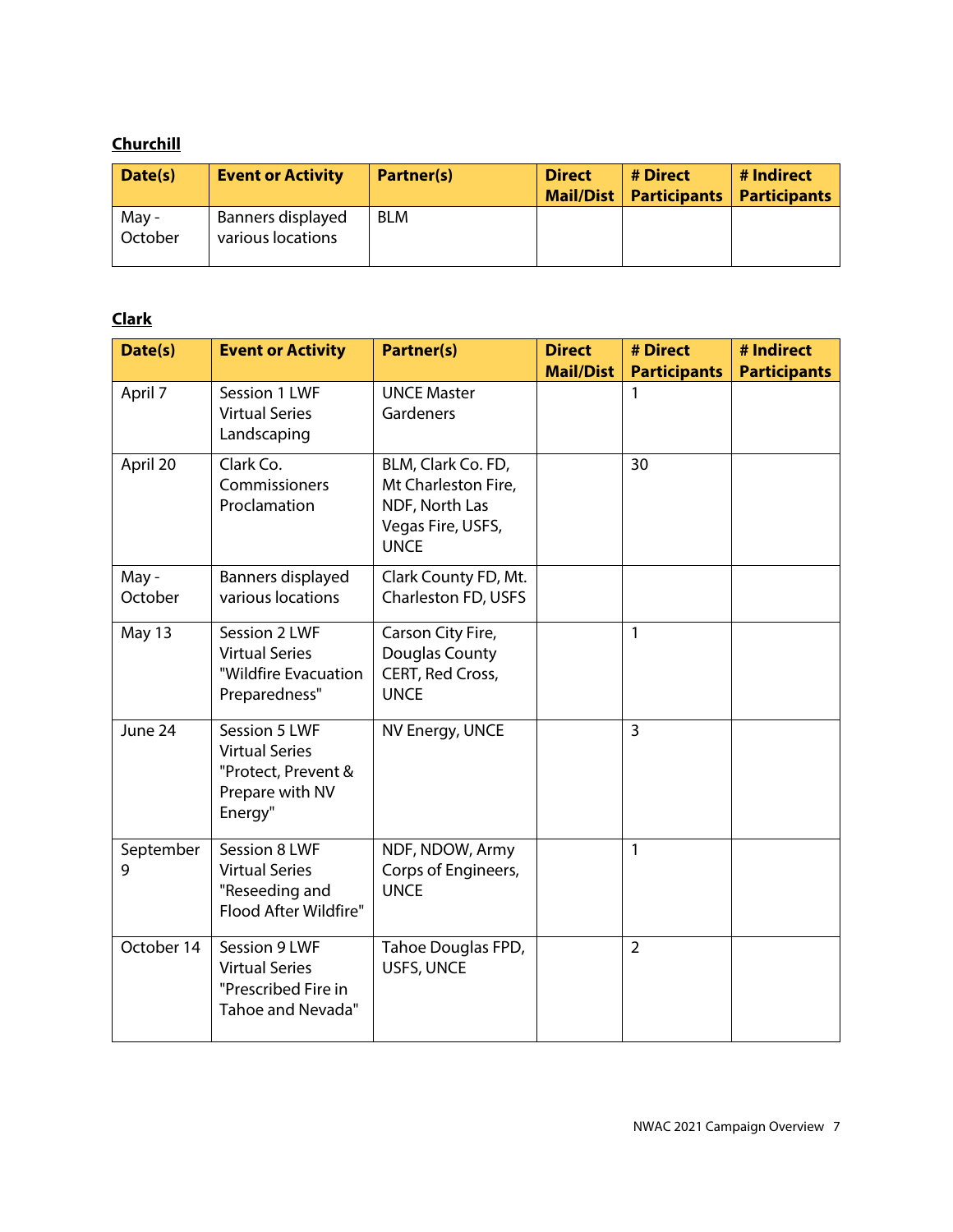# **Douglas**

| Date(s)          | <b>Event or Activity</b>                                                             | <b>Partner(s)</b>                                                              | <b>Direct</b><br><b>Mail/Dist</b> | # Direct<br><b>Participants</b> | # Indirect<br><b>Participants</b> |
|------------------|--------------------------------------------------------------------------------------|--------------------------------------------------------------------------------|-----------------------------------|---------------------------------|-----------------------------------|
| April 7          | Session 1 LWF Virtual<br>Series Landscaping                                          | <b>UNCE Master</b><br>Gardeners                                                |                                   | 4                               |                                   |
| May 1            | The Record-Courier<br><b>NWAC Promotion</b>                                          | The Record-<br>Courier, UNCE                                                   |                                   |                                 |                                   |
| May -<br>October | Banners displayed in<br>various locations                                            | <b>BLM, East Fork</b><br>Fire, Sierra Front<br>Dispatch, Terry<br>Taylor, USFS |                                   |                                 |                                   |
| May 13           | Session 2 LWF Virtual<br>Series "Wildfire<br>Evacuation<br>Preparedness"             | Carson City Fire,<br>Douglas County<br>CERT, Red Cross,<br><b>UNCE</b>         |                                   | 2                               |                                   |
| May 18           | Session 3 LWF Virtual<br>Series "Perspectives<br>of a Wildland Fire<br>Investigator" | BLM, USFS, UNCE                                                                |                                   | $\overline{4}$                  |                                   |
| May 20           | Douglas County<br>Proclamation                                                       | East Fork FPD,<br><b>Tahoe Douglas</b><br>FPD, UNCE                            |                                   | 20                              |                                   |
| June 10          | Session 4 LWF Virtual<br>Series "The Timeline<br>of Climate, Weather<br>and Fire"    | DRI, UNCE                                                                      |                                   | $\mathbf{1}$                    |                                   |
| June 24          | Session 5 LWF Virtual<br>Series "Protect,<br>Prevent & Prepare<br>with NV Energy"    | NV Energy, UNCE                                                                |                                   | 1                               |                                   |
| July 6           | Session 6 LWF Virtual<br>Series "Wildfire<br>Smoke and Health"                       | Washoe Co. Air<br>Quality, NWS,<br><b>UNCE</b>                                 |                                   | $\overline{4}$                  |                                   |
| September<br>9   | Session 8 LWF Virtual<br>Series "Reseeding<br>and Flood After<br>Wildfire"           | NDF, NDOW, Army<br>Corps of<br>Engineers, UNCE                                 |                                   | $\overline{7}$                  |                                   |
| October 14       | Session 9 LWF Virtual<br>Series "Prescribed<br>Fire in Tahoe and<br>Nevada"          | <b>Tahoe Douglas</b><br>FPD, USFS, UNCE                                        |                                   | 3                               |                                   |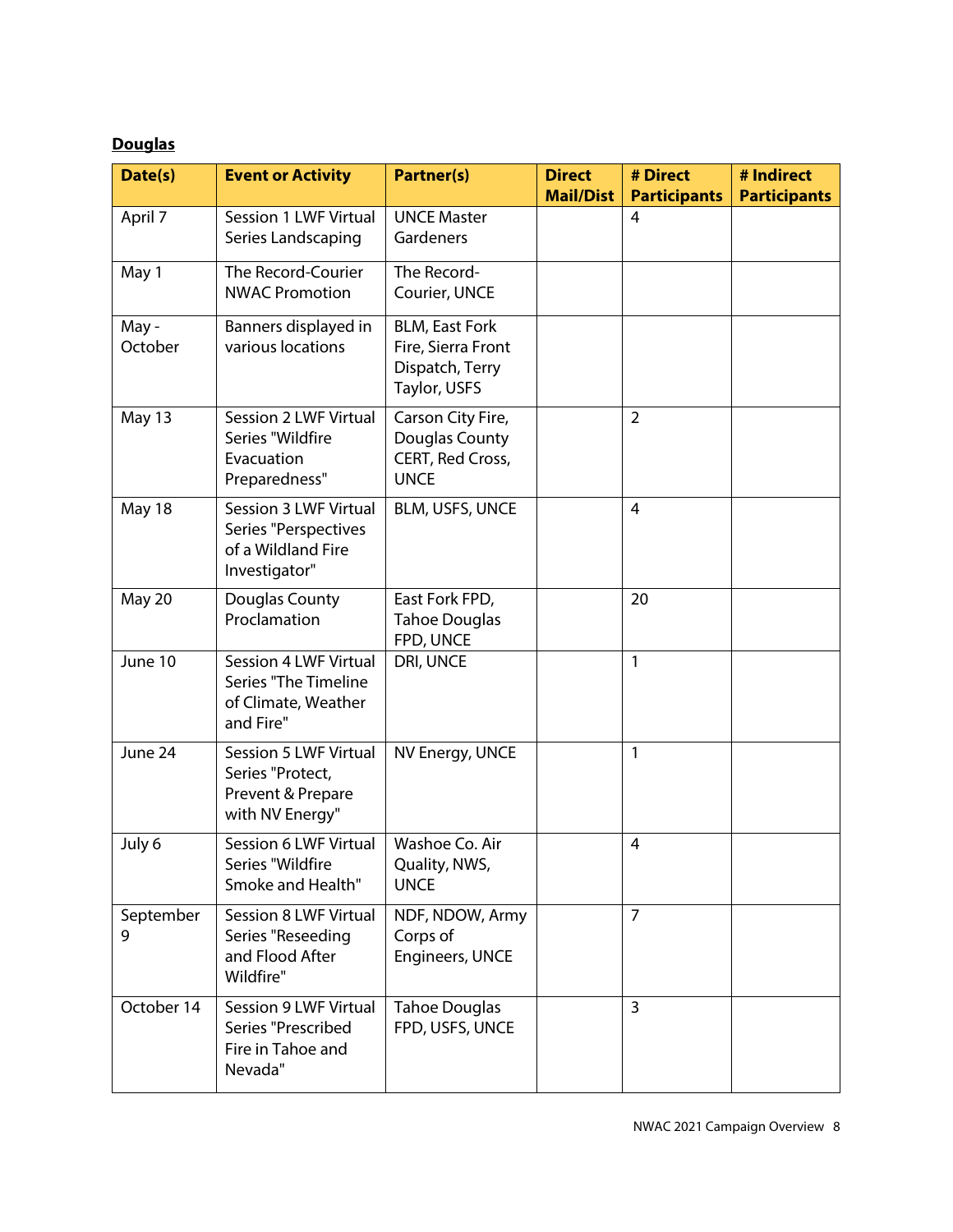### **Elko**

| Date(s)          | <b>Event or Activity</b>                                                          | <b>Partner(s)</b>                                            | <b>Direct</b><br><b>Mail/Dist</b> | # Direct<br><b>Participants</b> | # Indirect<br><b>Participants</b> |
|------------------|-----------------------------------------------------------------------------------|--------------------------------------------------------------|-----------------------------------|---------------------------------|-----------------------------------|
| April 7          | Session 1 LWF Virtual<br>Series Landscaping                                       | <b>UNCE Master</b><br>Gardeners                              |                                   |                                 |                                   |
| May -<br>October | Banners displayed in<br>various locations                                         | <b>BLM, Elko County</b><br>FPD, Elko FD, NDF,<br><b>USFS</b> |                                   |                                 |                                   |
| June 24          | Session 5 LWF Virtual<br>Series "Protect,<br>Prevent & Prepare<br>with NV Energy" | NV Energy, UNCE                                              |                                   |                                 |                                   |
| July 9           | <b>Silver State</b><br>Stampede Rodeo                                             | <b>BLM, NDF, UNCE</b>                                        |                                   | 4,540                           |                                   |

# **Esmeralda**

| Date(s)  | <b>Event or Activity</b>         | <b>Partner(s)</b> | <b>Direct</b> | # Direct<br>Mail/Dist   Participants | # Indirect<br><b>Participants</b> |
|----------|----------------------------------|-------------------|---------------|--------------------------------------|-----------------------------------|
| April 20 | Esmeralda County<br>Proclamation | BLM, NDF, UNCE    |               |                                      | 10                                |

# **Eureka**

| Date(s)          | <b>Event or Activity</b>                                                 | <b>Partner(s)</b>                                                      | <b>Direct</b><br><b>Mail/Dist</b> | # Direct<br><b>Participants</b> | # Indirect<br><b>Participants</b> |
|------------------|--------------------------------------------------------------------------|------------------------------------------------------------------------|-----------------------------------|---------------------------------|-----------------------------------|
| May -<br>October | Banners displayed in<br>various locations                                | Eureka County<br>Natural Resources,<br>Eureka Firewise                 |                                   |                                 |                                   |
| May 6            | Eureka County<br>Resolution                                              | Eureka County<br>Natural Resources,<br>Eureka Firewise                 |                                   | 4                               |                                   |
| May 13           | Session 2 LWF Virtual<br>Series "Wildfire<br>Evacuation<br>Preparedness" | Carson City Fire,<br>Douglas County<br>CERT, Red Cross,<br><b>UNCE</b> |                                   | 2                               |                                   |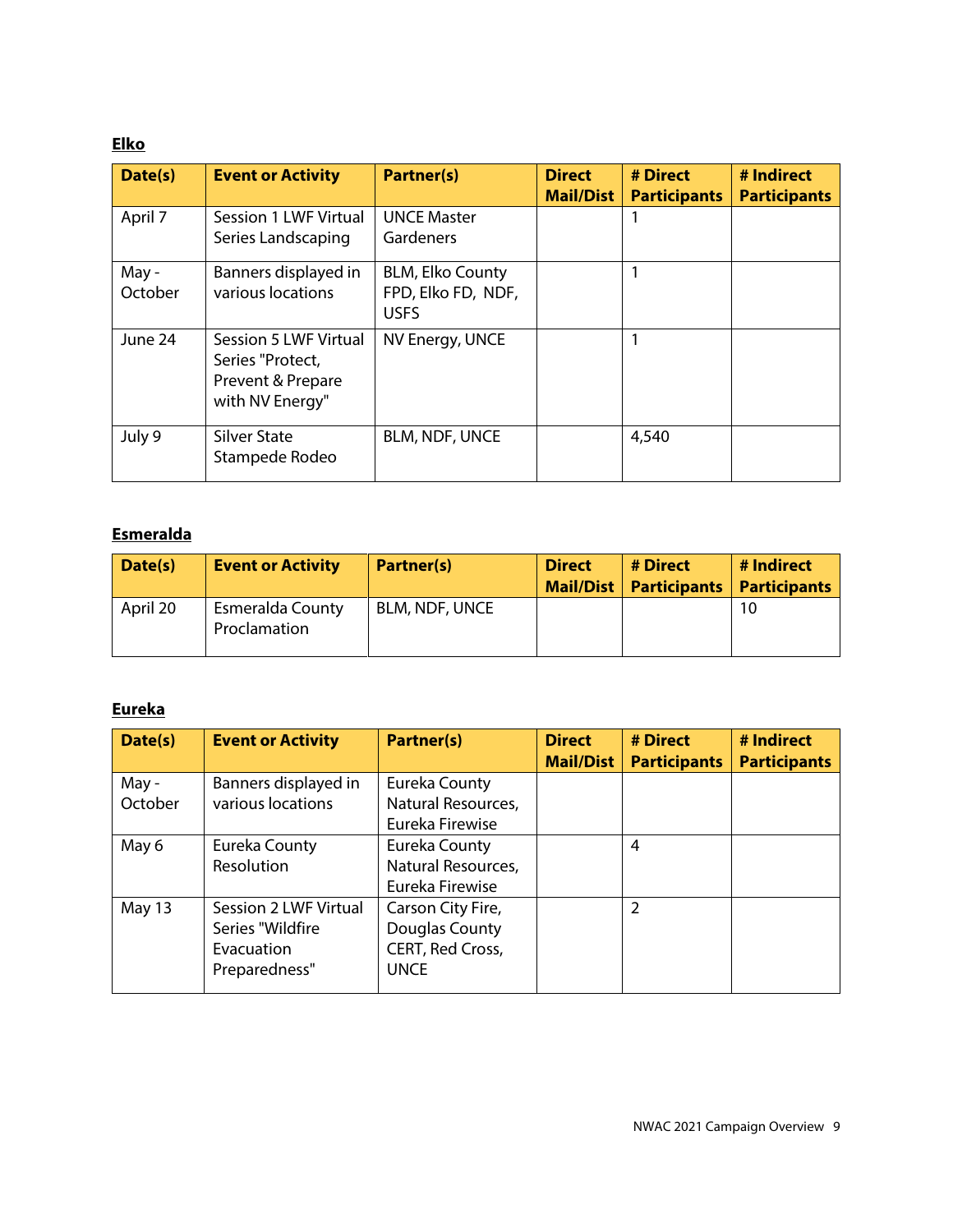# **Humboldt**

| Date(s)         | <b>Event or Activity</b>                                                 | <b>Partner(s)</b>                              | <b>Direct</b><br><b>Mail/Dist</b> | # Direct<br><b>Participants</b> | # Indirect<br><b>Participants</b> |
|-----------------|--------------------------------------------------------------------------|------------------------------------------------|-----------------------------------|---------------------------------|-----------------------------------|
| April 19        | Humboldt County<br>Proclamation                                          | BLM, UNCE, USFS                                |                                   | 10                              |                                   |
| May-<br>October | Banners displayed in<br>various locations                                | <b>BLM</b>                                     |                                   |                                 |                                   |
| May 28          | French ford                                                              | <b>BLM</b>                                     |                                   | 480                             |                                   |
| July 3          | Kids Fishing Day                                                         | <b>BLM</b>                                     |                                   | 30                              |                                   |
| August 1        | <b>Reverent Warriors</b>                                                 | <b>BLM</b>                                     |                                   | 150                             |                                   |
| August 3        | National Night Out                                                       | <b>BLM</b>                                     |                                   | 100                             |                                   |
| August 15       | Zion Elementary                                                          | <b>BLM</b>                                     |                                   | 30                              |                                   |
| September<br>3  | <b>Tri County Fair</b>                                                   | <b>BLM</b>                                     |                                   | 500                             |                                   |
| October 23      | Zion Elementary                                                          | <b>BLM</b>                                     |                                   | 120                             |                                   |
| July 6          | Session 6 LWF<br><b>Virtual Series</b><br>"Wildfire Smoke and<br>Health" | Washoe Co. Air<br>Quality, NWS,<br><b>UNCE</b> |                                   | 1                               |                                   |

### **Lander**

| Date(s)          | <b>Event or Activity</b>                 | <b>Partner(s)</b>      | <b>Direct</b><br><b>Mail/Dist</b> | # Direct<br><b>Participants</b> | # Indirect<br><b>Participants</b> |
|------------------|------------------------------------------|------------------------|-----------------------------------|---------------------------------|-----------------------------------|
| April 22         | Lander County<br>Proclamation            | <b>BLM, UNCE, USFS</b> |                                   | 10                              |                                   |
| May -<br>October | Banner displayed in<br>various locations | <b>USFS</b>            |                                   |                                 |                                   |
| August 3         | <b>National Night Out</b>                | <b>BLM</b>             |                                   | 100                             |                                   |

## **Lincoln**

(none)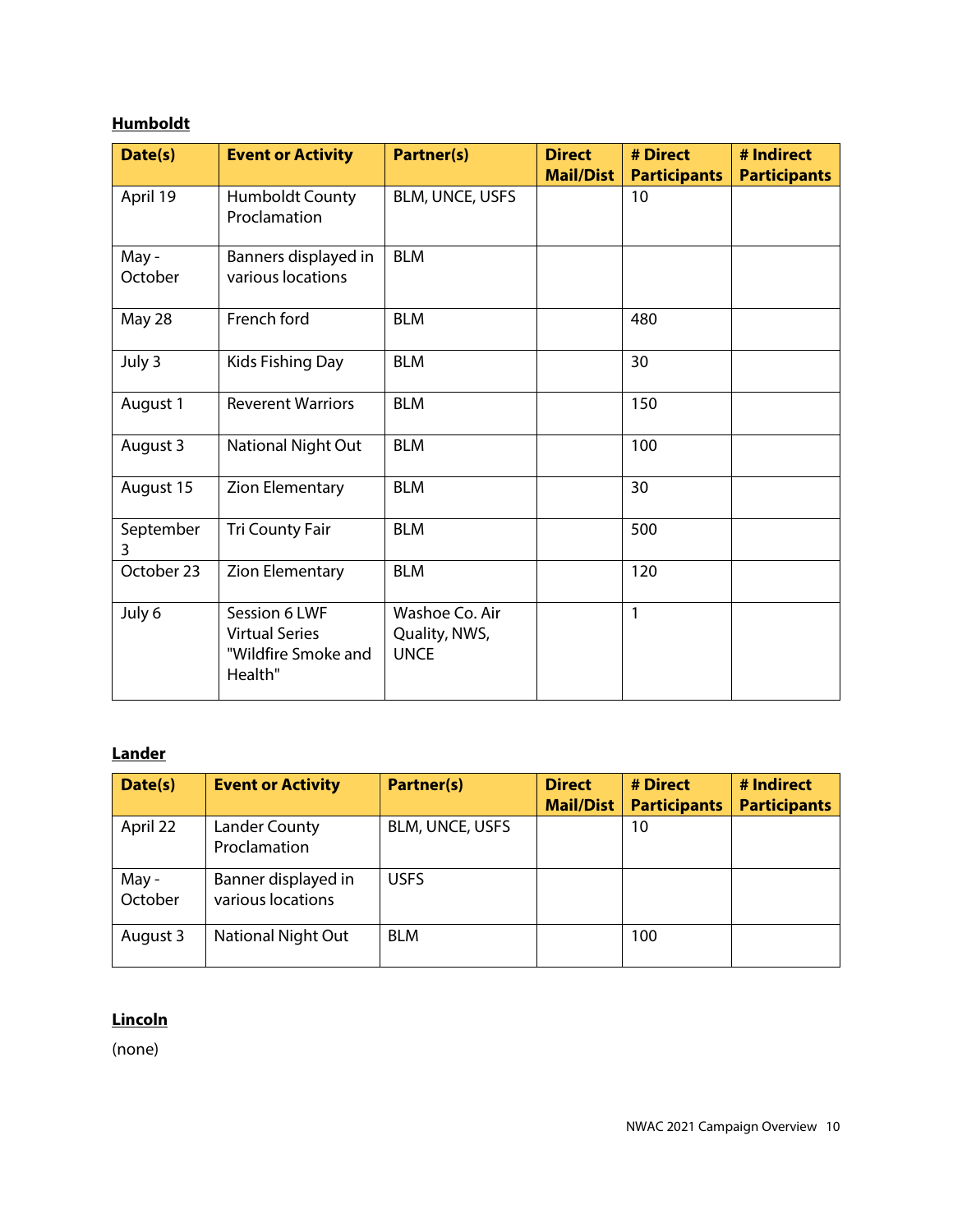### **Lyon**

| Date(s)          | <b>Event or Activity</b>                                                                    | <b>Partner(s)</b>                                      | <b>Direct</b><br><b>Mail/Dist</b> | # Direct<br><b>Participants</b> | # Indirect<br><b>Participants</b> |
|------------------|---------------------------------------------------------------------------------------------|--------------------------------------------------------|-----------------------------------|---------------------------------|-----------------------------------|
| May -<br>October | Banners displayed<br>in various locations                                                   | Central Lyon<br>County FPD, Smith<br><b>Valley FPD</b> |                                   |                                 |                                   |
| June 24          | Session 5 LWF<br><b>Virtual Series</b><br>"Protect, Prevent &<br>Prepare with NV<br>Energy" | NV Energy, UNCE                                        |                                   | 1                               |                                   |
| August 12        | Session 7 LWF<br><b>Virtual Series</b><br>"Home Hardening<br>Q&A"                           | Dr. Steve Quarles,<br><b>UNCE</b>                      |                                   | 1                               |                                   |
| September<br>9   | Session 8 LWF<br><b>Virtual Series</b><br>"Reseeding and<br>Flood After<br>Wildfire"        | NDF, NDOW, Army<br>Corps of Engineers,<br><b>UNCE</b>  |                                   | $\overline{2}$                  |                                   |

# **Mineral**

(none)

### **Nye**

| Date(s)  | <b>Event or Activity</b>                                                        | <b>Partner(s)</b>             | <b>Direct</b><br><b>Mail/Dist</b> | # Direct<br><b>Participants</b> | # Indirect<br><b>Participants</b> |
|----------|---------------------------------------------------------------------------------|-------------------------------|-----------------------------------|---------------------------------|-----------------------------------|
| April 20 | Nye County<br>Proclamation                                                      | <b>BLM, NDF, UNCE</b>         |                                   | 10                              |                                   |
| June 18  | Pahrump Valley Times<br>NWAC Promotion and<br>Nevada Prevention<br>Team message | PV Times, BLM,<br><b>NWAC</b> |                                   |                                 |                                   |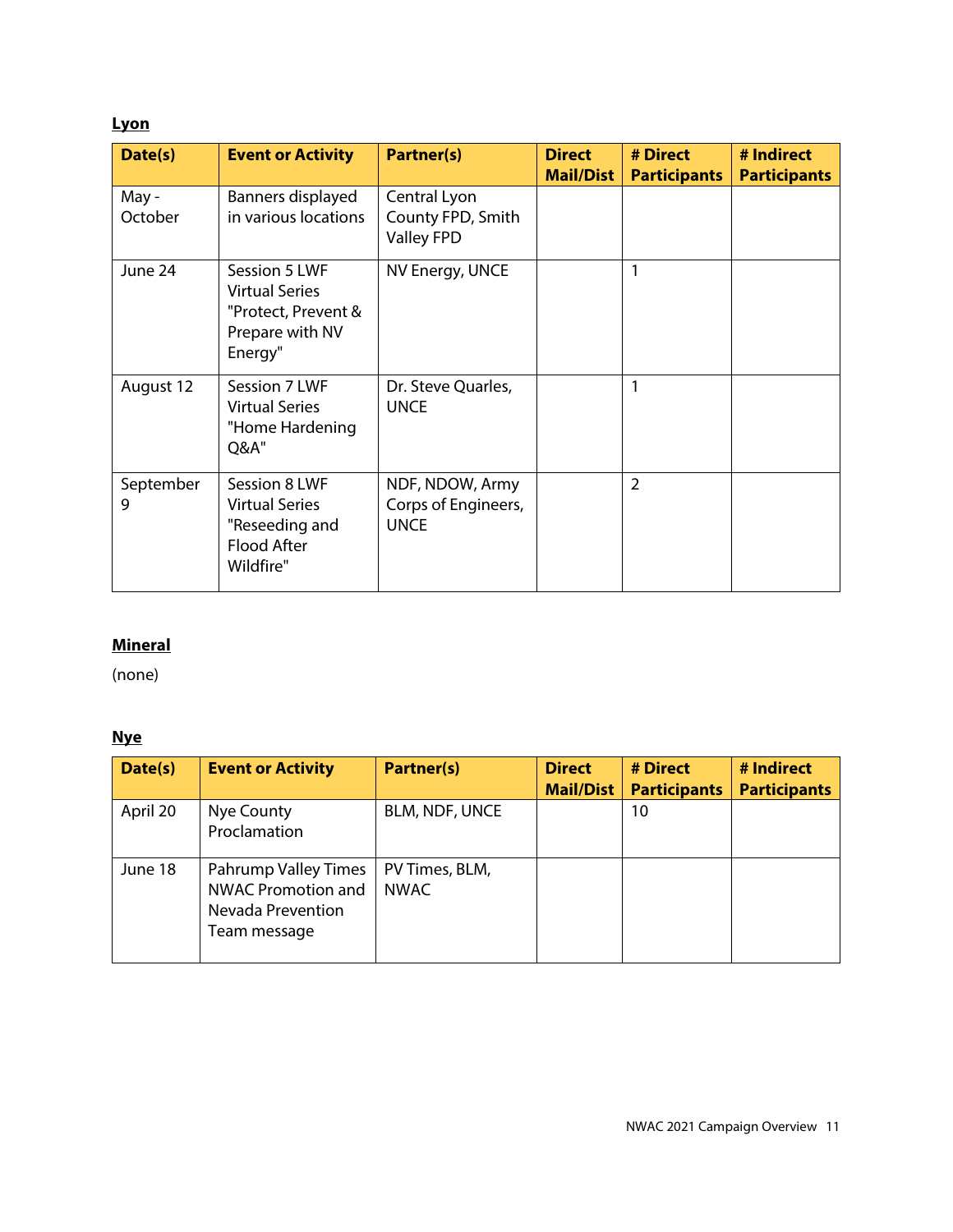# **Pershing**

| Date(s)          | <b>Event or Activity</b>                                       | Partner(s)                           | <b>Direct</b><br><b>Mail/Dist</b> | # Direct<br><b>Participants</b> | # Indirect<br><b>Participants</b> |
|------------------|----------------------------------------------------------------|--------------------------------------|-----------------------------------|---------------------------------|-----------------------------------|
| April 21         | Pershing County<br>Proclamation                                | <b>BLM, UNCE</b>                     |                                   | 10                              |                                   |
| May -<br>October | Banner displayed                                               | <b>UNCE</b>                          |                                   |                                 |                                   |
| July 6           | Session 6 LWF Virtual<br>Series "Wildfire<br>Smoke and Health" | Washoe Co. Air<br>Quality, NWS, UNCE |                                   |                                 |                                   |

# **Storey**

| Date(s)          | <b>Event or Activity</b>                                                           | Partner(s)                                     | <b>Direct</b><br><b>Mail/Dist</b> | # Direct<br><b>Participants</b> | # Indirect<br><b>Participants</b> |
|------------------|------------------------------------------------------------------------------------|------------------------------------------------|-----------------------------------|---------------------------------|-----------------------------------|
| May 6            | <b>Storey County</b><br>Proclamation                                               | <b>Storey County</b><br>FPD, UNCE              |                                   | 10                              |                                   |
| May -<br>October | <b>Banners Displayed</b><br>in various locations                                   | <b>Storey County</b><br>FPD, UNCE              |                                   |                                 |                                   |
| June 7 - 18      | 40-ft banner<br>displayed                                                          | <b>Storey County</b><br>FPD, UNCE              |                                   |                                 |                                   |
| September<br>9   | Session 8 LWF<br><b>Virtual Series</b><br>"Reseeding and<br>Flood After Wildfire"  | NDF, NDOW, Army<br>Corps of<br>Engineers, UNCE |                                   |                                 |                                   |
| October 14       | Session 9 LWF<br><b>Virtual Series</b><br>"Prescribed Fire in<br>Tahoe and Nevada" | Tahoe Douglas<br>FPD, USFS, UNCE               |                                   | 1                               |                                   |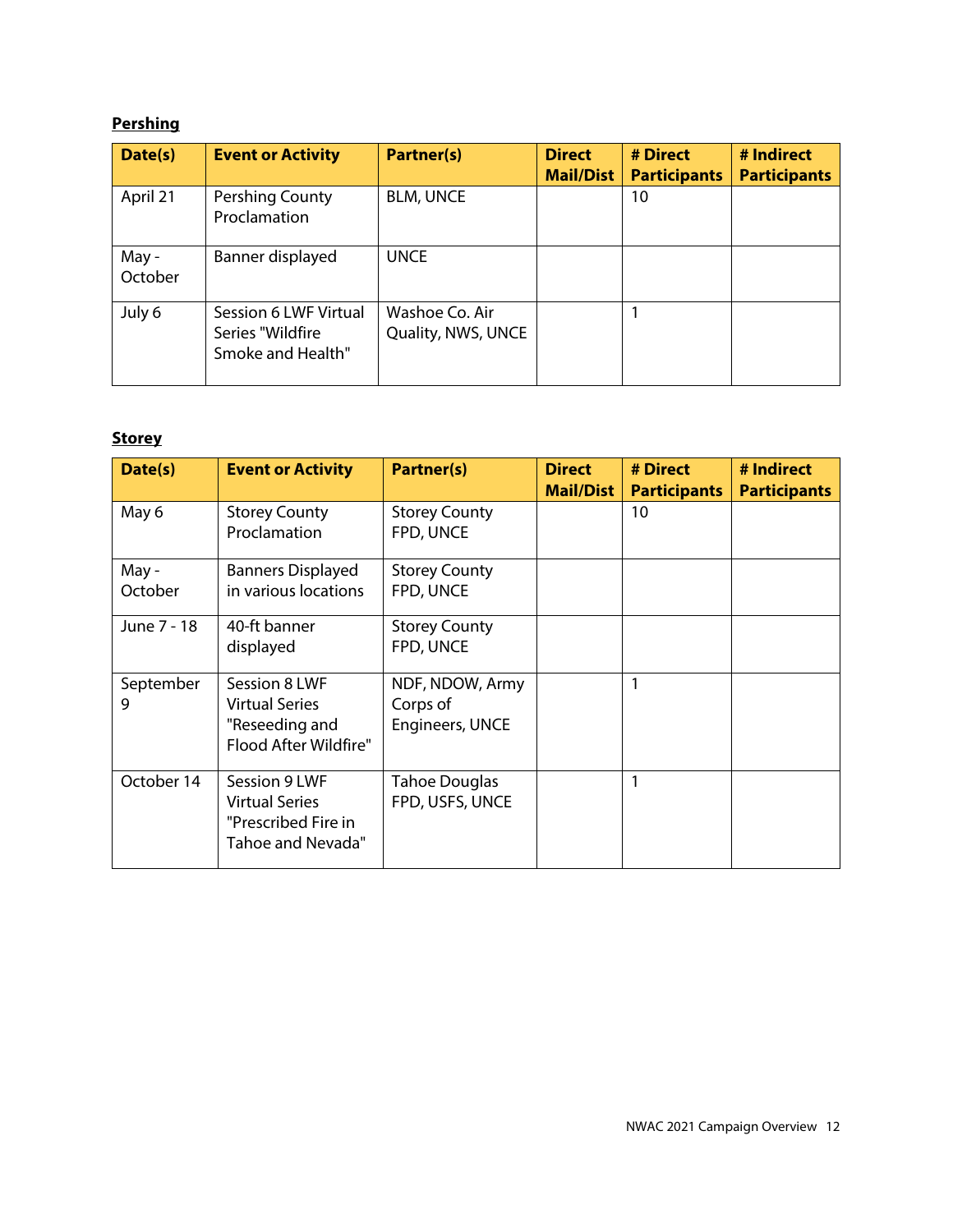# **Washoe**

| Date(s)         | <b>Event or Activity</b>                                                                              | <b>Partner(s)</b>                                                                                                                                           | <b>Direct</b>    | # Direct            | # Indirect          |
|-----------------|-------------------------------------------------------------------------------------------------------|-------------------------------------------------------------------------------------------------------------------------------------------------------------|------------------|---------------------|---------------------|
| May-<br>October | Banners displayed in<br>various locations                                                             | <b>BLM, Dale</b><br>Hildebrandt, NDF,<br>NV Energy, NV<br>Dept. Education,<br>Reno FD, Truckee<br>Meadows F&R,<br>UNCE, USFS                                | <b>Mail/Dist</b> | <b>Participants</b> | <b>Participants</b> |
| April 7         | Session 1 LWF<br><b>Virtual Series</b><br>Landscaping                                                 | <b>UNCE Master</b><br>Gardeners                                                                                                                             |                  | 19                  |                     |
| May 13          | Session 2 LWF<br><b>Virtual Series</b><br>"Wildfire Evacuation<br>Preparedness"                       | Carson City Fire,<br>Douglas County<br>CERT, Red Cross,<br><b>UNCE</b>                                                                                      |                  | 23                  |                     |
| May 18          | Session 3 LWF<br><b>Virtual Series</b><br>"Perspectives of a<br><b>Wildland Fire</b><br>Investigator" | BLM, USFS, UNCE                                                                                                                                             |                  | 3                   |                     |
| May 18          | Washoe Co.<br>Commissioners<br>Proclamation                                                           | North Lake Tahoe<br>FPD, Truckee<br>Meadows FPD,<br><b>UNCE</b>                                                                                             |                  | 30                  |                     |
| May 19          | D'Andrea Table Top<br>Exercise                                                                        | D'Andrea<br>Community, NDF,<br>Washoe Co.<br>Emergency<br>Manager, Washoe<br><b>County School</b><br>District, Washoe<br>County Sherrif,<br>Red Cross, UNCE |                  | 12                  |                     |
| June 10         | Session 4 LWF<br>Virtual Series "The<br>Timeline of Climate,<br>Weather and Fire"                     | DRI, UNCE                                                                                                                                                   |                  | $\overline{3}$      |                     |
| June 24         | Session 5 LWF<br><b>Virtual Series</b><br>"Protect, Prevent &<br>Prepare with NV<br>Energy"           | NV Energy, UNCE                                                                                                                                             |                  | 15                  |                     |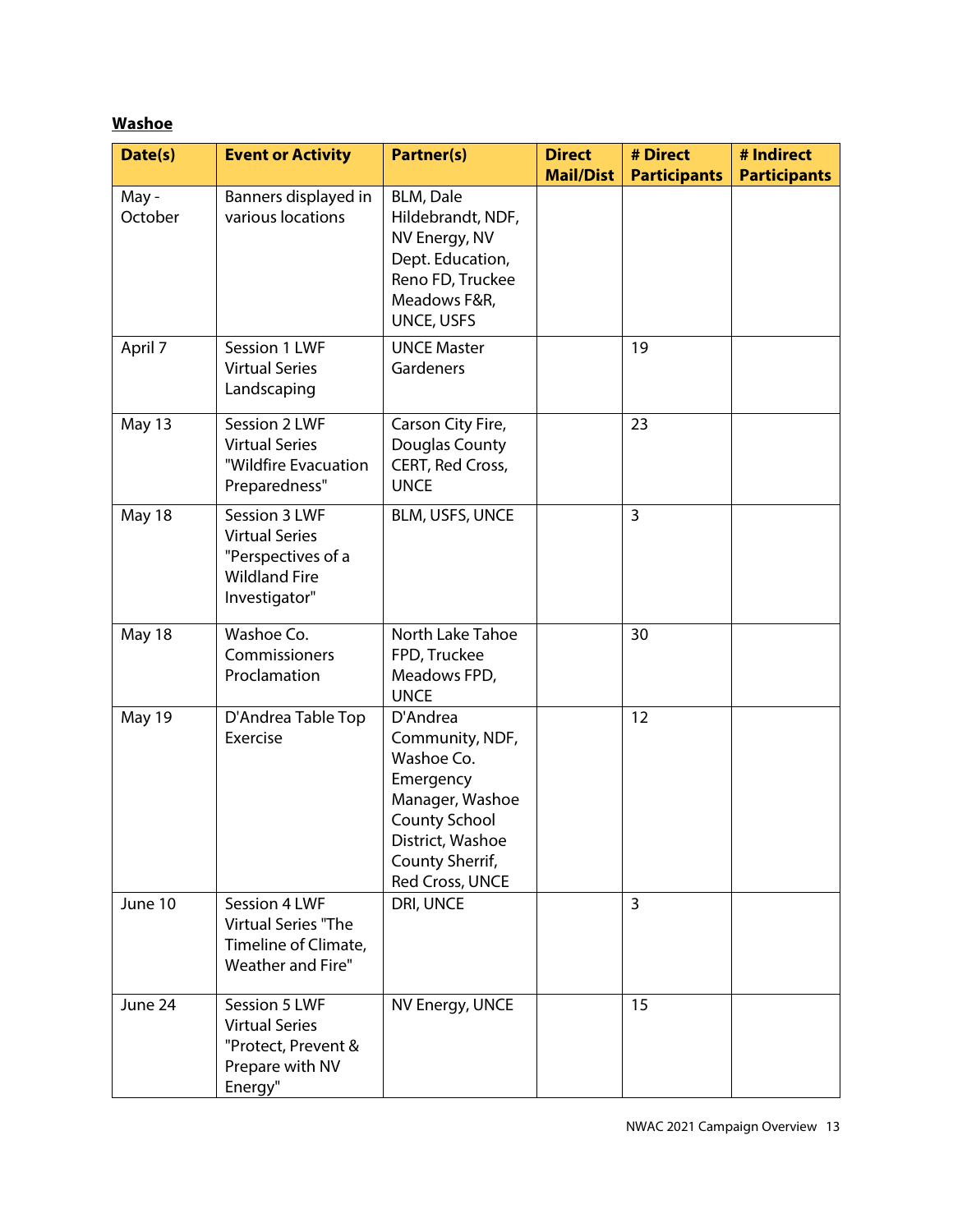| July 6          | Session 6 LWF<br><b>Virtual Series</b><br>"Wildfire Smoke and<br>Health"           | Washoe Co. Air<br>Quality, NWS,<br><b>UNCE</b>                                                                                | 22 |  |
|-----------------|------------------------------------------------------------------------------------|-------------------------------------------------------------------------------------------------------------------------------|----|--|
| August 12       | Session 7 LWF<br><b>Virtual Series "Home</b><br>Hardening Q&A"                     | Dr. Steve Quarles,<br><b>UNCE</b>                                                                                             | 11 |  |
| September<br>9  | Session 8 LWF<br><b>Virtual Series</b><br>"Reseeding and<br>Flood After Wildfire"  | NDF, NDOW, Army<br>Corps of<br>Engineers, UNCE                                                                                | 10 |  |
| September<br>10 | <b>Great Reno Balloon</b><br>Races                                                 | <b>Washoe County</b><br>Emergency<br>Manager, Washoe<br><b>County Health</b><br>Dept, UNCE                                    | 15 |  |
| October 14      | Session 9 LWF<br><b>Virtual Series</b><br>"Prescribed Fire in<br>Tahoe and Nevada" | <b>Tahoe Douglas</b><br>FPD, USFS, UNCE                                                                                       | 14 |  |
| October 16      | Wildfire<br><b>Preparedness Event</b>                                              | <b>UNCE, Washoe</b><br><b>County Emergency</b><br>Manager, Washoe<br>County Sherriff,<br><b>Truckee Meadows</b><br><b>FPD</b> | 30 |  |

### **White Pine**

| Date(s)          | <b>Event or Activity</b>                                                             | <b>Partner(s)</b>                       | <b>Direct</b><br><b>Mail/Dist</b> | # Direct<br><b>Participants</b> | # Indirect<br><b>Participants</b> |
|------------------|--------------------------------------------------------------------------------------|-----------------------------------------|-----------------------------------|---------------------------------|-----------------------------------|
| April 14         | <b>White Pine County</b><br><b>Fire Commissioners</b><br>Proclamation                | <b>BLM, UNCE</b>                        |                                   | 10                              |                                   |
| May -<br>October | Banners displayed in<br>various locations                                            | <b>USFS</b>                             |                                   |                                 |                                   |
| May 18           | Session 3 LWF Virtual<br>Series "Perspectives of<br>a Wildland Fire<br>Investigator" | BLM, USFS, UNCE                         |                                   |                                 |                                   |
| October<br>14    | Session 9 LWF Virtual<br>Series "Prescribed Fire<br>in Tahoe and Nevada"             | <b>Tahoe Douglas</b><br>FPD, USFS, UNCE |                                   | $\overline{2}$                  |                                   |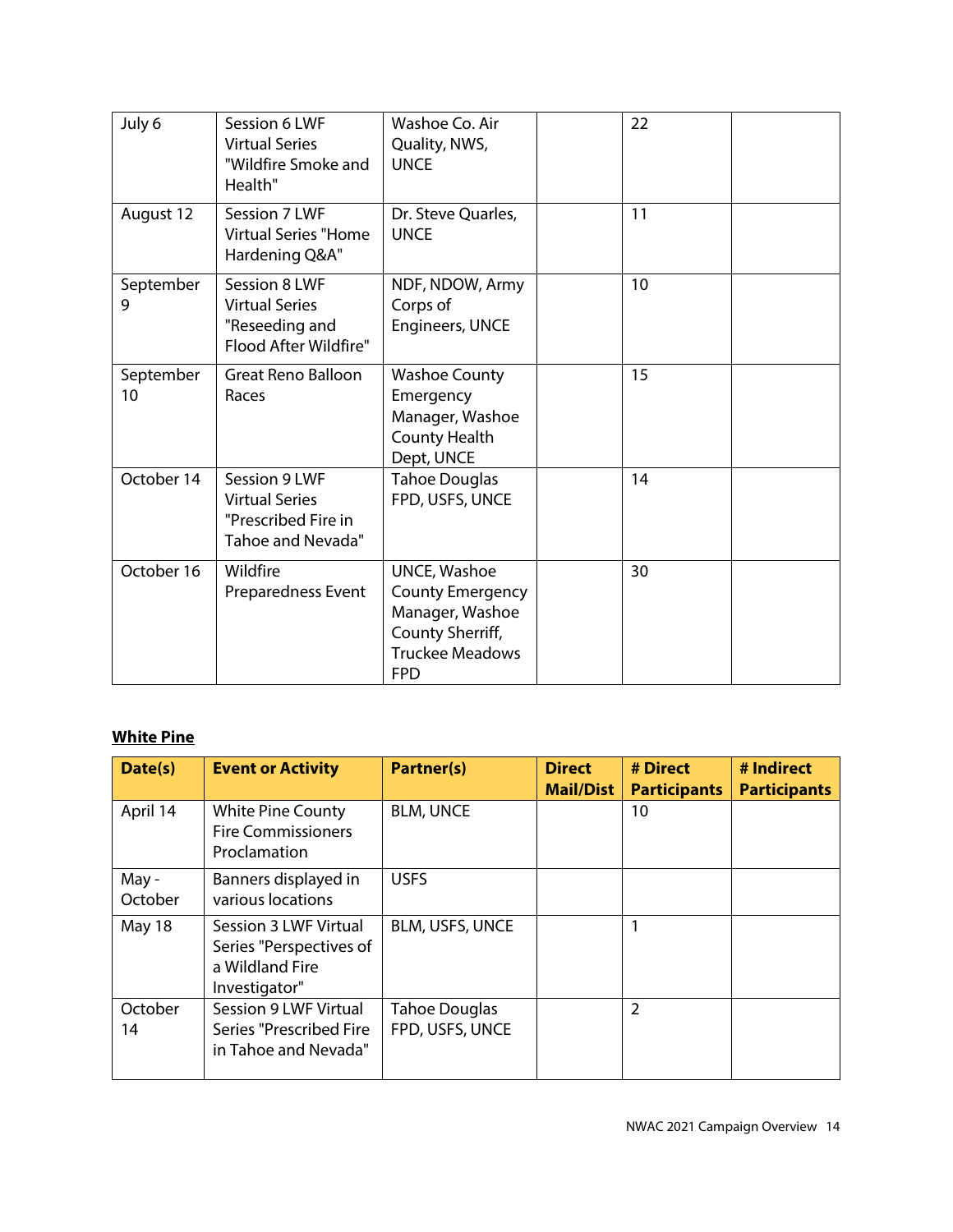# **Regional or Statewide and Social Media**

| Date(s)          | <b>Event or Activity</b>                                                        | <b>Partner(s)</b>                                              | <b>Direct</b><br><b>Mail/Dist</b> | # Direct<br><b>Participants</b> | # Indirect<br><b>Participants</b> |
|------------------|---------------------------------------------------------------------------------|----------------------------------------------------------------|-----------------------------------|---------------------------------|-----------------------------------|
| April 29         | Nevada Weekly NWAC<br>promotion                                                 | UNR, UNCE                                                      |                                   |                                 |                                   |
| May              | Progressive Rancher<br>Magazine article<br>promotion                            | Progressive<br>Rancher, UNCE                                   |                                   |                                 |                                   |
| May 10           | Nevada Proclamation                                                             | BLM, NDF, Reno<br>FD, UNCE                                     |                                   |                                 |                                   |
| May 10           | Nevada Appeal NWAC<br>Promotion                                                 | Nevada Appeal,<br><b>UNCE</b>                                  |                                   |                                 |                                   |
| May -<br>October | 224 KUNR spots for<br>NWAC, Wildfire Prep<br>tips, LWF Podcast                  | KUNR, BLM, NDF,<br>USFS, UNCE                                  |                                   |                                 |                                   |
| May -<br>October | Social media posts in<br>This is Reno and<br>Nevada State News                  | This Is Reno,<br>Nevada State<br>News, UNCE                    |                                   |                                 |                                   |
| May-<br>October  | 104 Facebook NWAC<br>posts                                                      | <b>UNCE</b>                                                    |                                   |                                 | 2,121                             |
| May-<br>October  | 75 Instagram NWAC<br>Posts                                                      | <b>UNCE</b>                                                    |                                   |                                 | 417                               |
| May-<br>October  | 104 Twitter NWAC<br>posts                                                       | <b>UNCE</b>                                                    |                                   |                                 | 3,644                             |
| May-<br>October  | Fandango Casino<br>NWAC ad                                                      | Ann Grant,<br>Fandango Casino                                  |                                   |                                 |                                   |
| May-<br>October  | This Is Reno/Nevada<br><b>State News Linkedin</b><br>reach                      | This Is Reno,<br>Nevada State<br>News, BLM, NDF,<br>USFS, UNCE |                                   |                                 | 936                               |
| May -<br>October | This Is Reno/Nevada<br><b>State News Twitter</b><br>reach                       | This Is Reno,<br>Nevada State<br>News, BLM, NDF,<br>USFS, UNCE |                                   |                                 | 6,619                             |
| May -<br>October | This Is Reno/Nevada<br><b>State News Facebook</b><br>reach                      | This Is Reno,<br>Nevada State<br>News, BLM, NDF,<br>USFS, UNCE |                                   |                                 | 35,315                            |
| May-<br>October  | This Is Reno/Nevada<br><b>State News website</b><br>banner/newsletter<br>clicks | This Is Reno,<br>Nevada State<br>News, BLM, NDF,<br>USFS, UNCE |                                   |                                 | 1,111,629                         |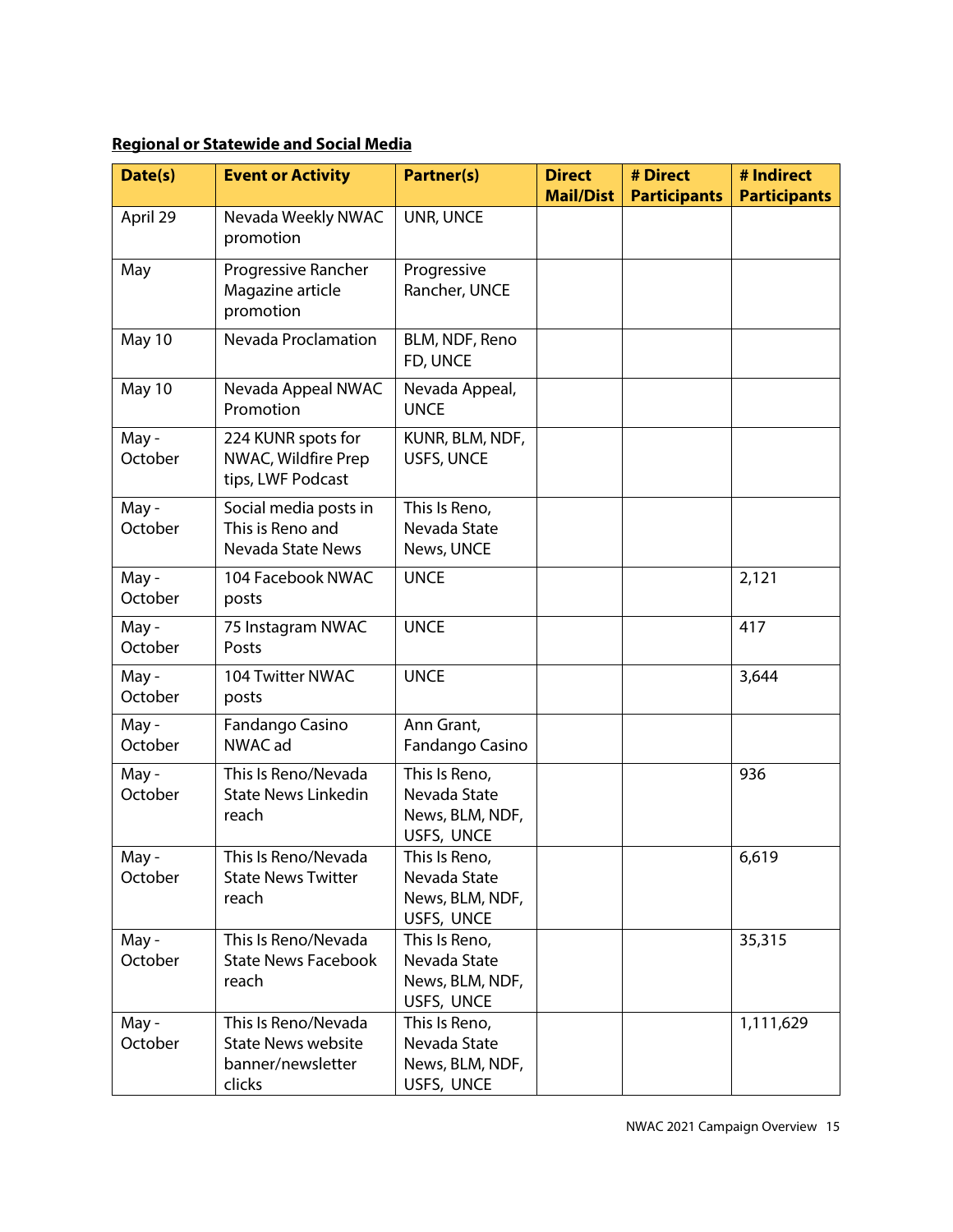| June -<br>August       | Nevada Magazine<br>Summer 2021                                                                            | Nevada<br>Magazine, UNCE                                               |     |  |
|------------------------|-----------------------------------------------------------------------------------------------------------|------------------------------------------------------------------------|-----|--|
| May -<br>October       | Session 1 LWF Virtual<br>Series Landscaping on<br>YouTube                                                 | <b>UNCE</b>                                                            | 163 |  |
| June -<br>October      | <b>Session 2 LWF Virtual</b><br>Series "Wildfire<br>Evacuation<br>Preparedness" on<br>YouTube             | Carson City Fire,<br>Douglas County<br>CERT, Red Cross,<br><b>UNCE</b> | 59  |  |
| July -<br>October      | <b>Session 3 LWF Virtual</b><br>Series "Perspectives of<br>a Wildland Fire<br>Investigator" on<br>YouTube | <b>BLM, USFS, UNCE</b>                                                 | 62  |  |
| July -<br>October      | <b>Session 4 LWF Virtual</b><br>Series "The Timeline of<br>Climate, Weather and<br>Fire" on YouTube       | DRI, UNCE                                                              | 23  |  |
| August -<br>October    | Session 6 LWF Virtual<br>Series "Wildfire Smoke<br>and Health" on<br>YouTube                              | Washoe Co. Air<br>Quality, NWS,<br><b>UNCE</b>                         | 82  |  |
| September<br>- October | Session 7 LWF Virtual<br>Series "Home<br>Hardening Q&A" on<br>YouTube                                     | Dr. Steve<br>Quarles, UNCE                                             | 33  |  |
| October                | <b>Session 8 LWF Virtual</b><br>Series "Reseeding and<br>Flood After Wildfire"<br>On YouTube              | NDF, NDOW,<br>Army Corps of<br>Engineers, UNCE                         | 66  |  |
| November               | Session 9 LWF Virtual<br>Series "Prescribed Fire<br>in Tahoe and Nevada"<br>on YouTube                    | <b>Tahoe Douglas</b><br>FPD, USFS, UNCE                                | 10  |  |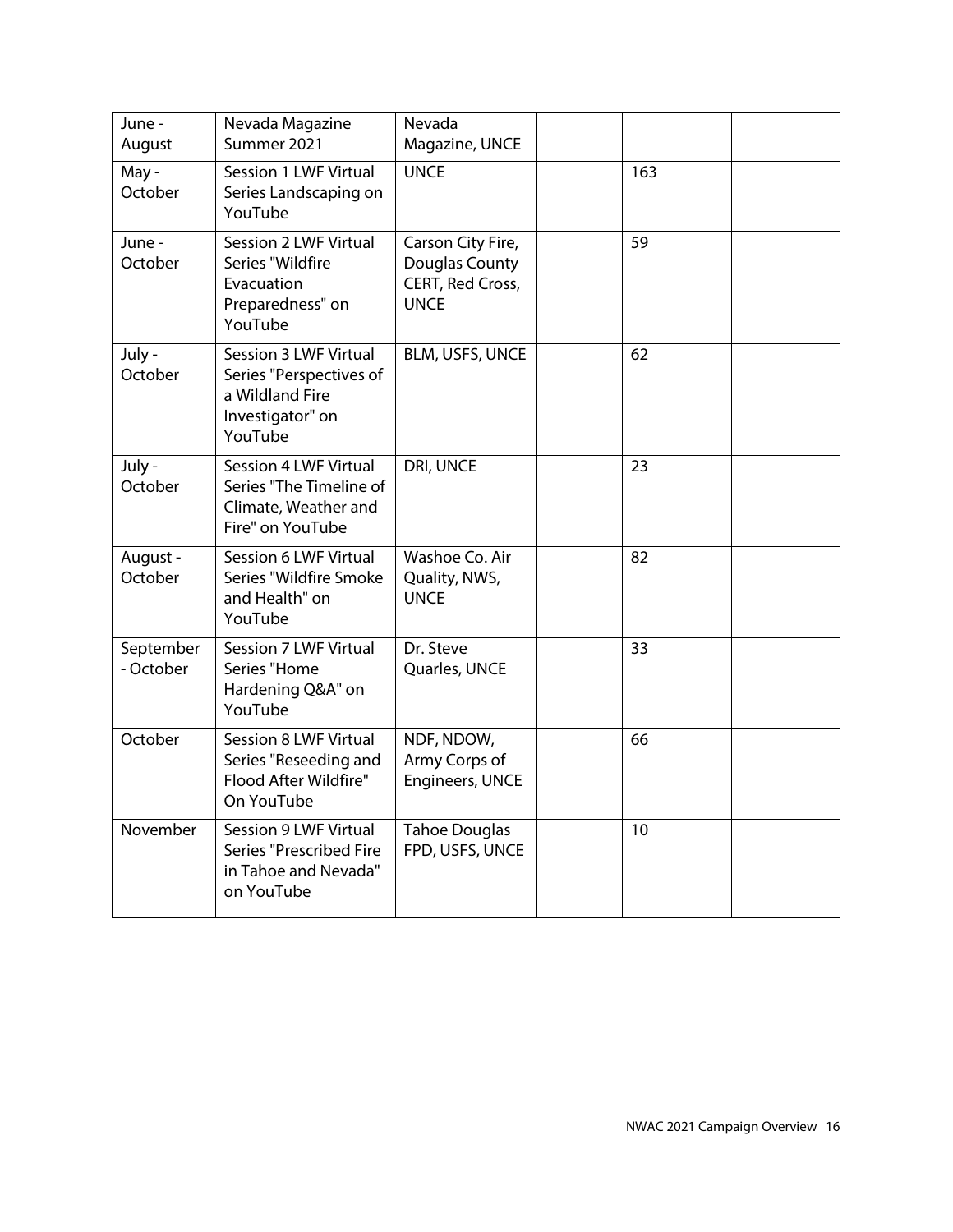# **Non-Nevadan Workshop Attendees**

| Date(s)        | <b>Event or Activity</b>                                                                 | <b>Partner(s)</b>                                                      | <b>Direct</b>    | # Direct            | # Indirect          |
|----------------|------------------------------------------------------------------------------------------|------------------------------------------------------------------------|------------------|---------------------|---------------------|
|                |                                                                                          |                                                                        | <b>Mail/Dist</b> | <b>Participants</b> | <b>Participants</b> |
| April 7        | Session 1 LWF Virtual<br>Series Landscaping                                              | <b>UNCE Master</b><br>Gardeners                                        |                  | 86                  |                     |
| May 13         | Session 2 LWF Virtual<br>Series "Wildfire<br>Evacuation<br>Preparedness"                 | Carson City Fire,<br>Douglas County<br>CERT, Red Cross,<br><b>UNCE</b> |                  | 20                  |                     |
| May 18         | Session 3 LWF Virtual<br>Series "Perspectives<br>of a Wildland Fire<br>Investigator"     | BLM, USFS, UNCE                                                        |                  | $\overline{4}$      |                     |
| June 10        | Session 4 LWF Virtual<br><b>Series "The Timeline</b><br>of Climate, Weather<br>and Fire" | DRI, UNCE                                                              |                  | $\overline{2}$      |                     |
| June 24        | Session 5 LWF Virtual<br>Series "Protect,<br>Prevent & Prepare<br>with NV Energy"        | NV Energy, UNCE                                                        |                  | 8                   |                     |
| July 6         | Session 6 LWF Virtual<br>Series "Wildfire<br>Smoke and Health"                           | Washoe Co. Air<br>Quality, NWS,<br><b>UNCE</b>                         |                  | $\overline{7}$      |                     |
| August 12      | Session 7 LWF Virtual<br>Series "Home<br>Hardening Q&A"                                  | Dr. Steve Quarles,<br><b>UNCE</b>                                      |                  | 26                  |                     |
| September<br>9 | <b>Session 8 LWF Virtual</b><br>Series "Reseeding<br>and Flood After<br>Wildfire"        | NDF, NDOW, Army<br>Corps of<br>Engineers, UNCE                         |                  | 15                  |                     |
| October 14     | Session 9 LWF Virtual<br>Series "Prescribed<br>Fire in Tahoe and<br>Nevada"              | <b>Tahoe Douglas</b><br>FPD, USFS, UNCE                                |                  | 24                  |                     |